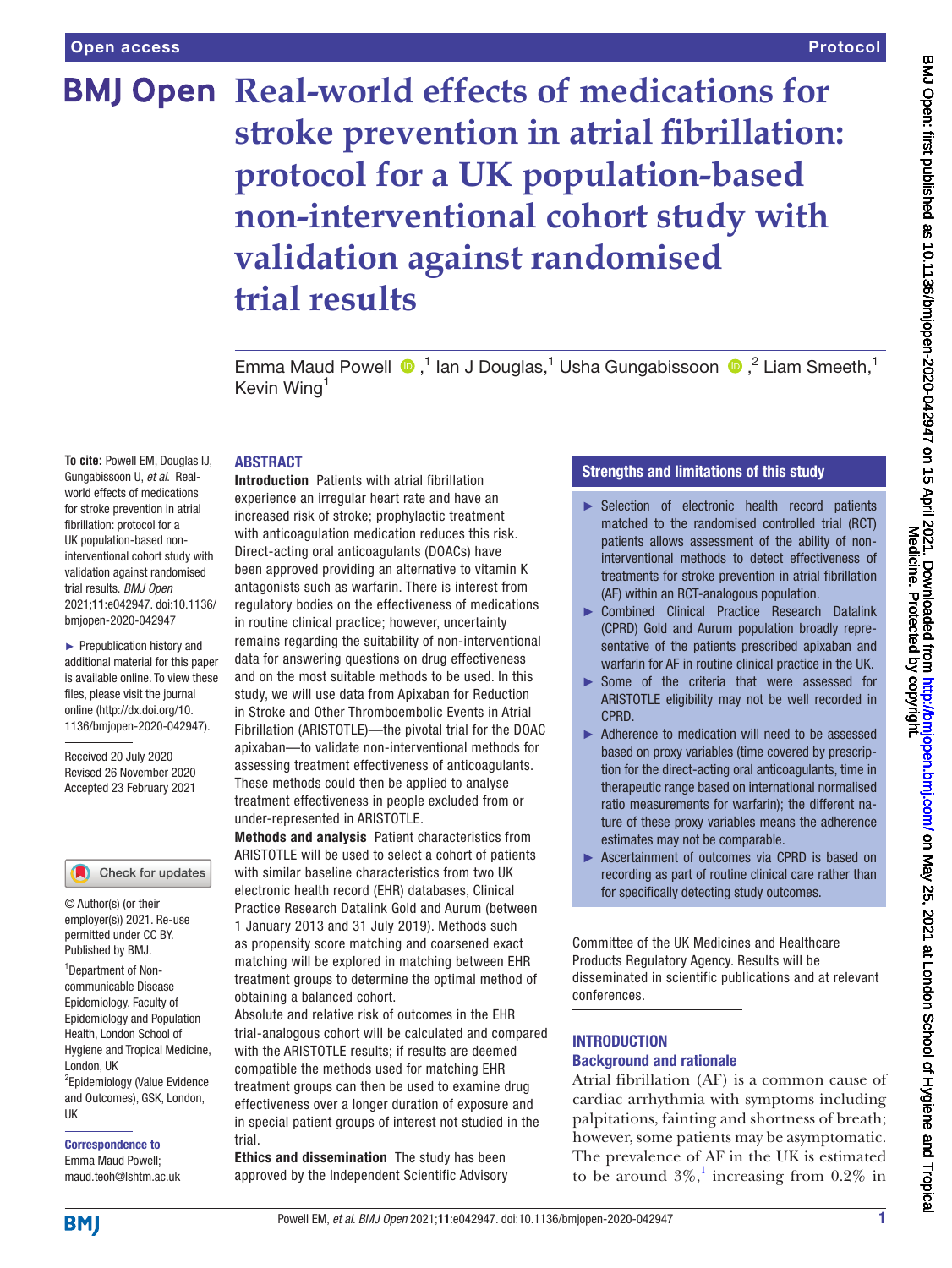people aged 45–54 years to 8.0% in those 75 and older.<sup>[2](#page-7-1)</sup> The lack of organised atrial contraction in AF can lead to the formation of thrombi, meaning that patients with AF have a fivefold higher risk of stroke which is an important cause of morbidity and mortality.<sup>3-5</sup>

Current UK guidelines recommend use of prophylactic treatment with anticoagulation medication to reduce the risk of stroke. Warfarin, a vitamin K antagonist (VKA) and the previous standard anticoagulant treatment, has many treatment and dietary interactions requiring frequent monitoring of a patient's international normalised ratio (INR), to maintain anticoagulant activity within a narrow range (2.0–3.0). Low levels put the patient at a higher risk of stroke while high levels lead to a higher risk of bleeding.<sup>6</sup> In 2011, the first direct-acting oral anticoagulant (DOAC) dabigatran was approved for the treatment of AF in the European Union (EU); it was anticipated to provide easier to manage long-term anticoagulation therapy for patients with AF given the complex safety profile of warfarin. ARIS-TOTLE, a pivotal randomised controlled trial (RCT) of the DOAC apixaban, demonstrated superiority over warfarin for both prevention of stroke and safety (major bleeding) among individuals with AF.

The generalisability of the ARISTOTLE trial is limited by the strict eligibility criteria; evidence on apixaban's treatment effect is therefore lacking for patients who would not have met the eligibility criteria such as those at increased bleeding risk or with severe comorbid conditions. The regulatory environment now demands evidence of treatment effectiveness outside the confines of randomised trials.<sup>89</sup> Non-interventional data sources have the potential to overcome many of the RCT limitations given that they contain data for a wide spectrum of patients treated with the drug in routine care, including patients who would have been not eligible for trials. Data collected as part of routine patient care such as electronic health record (EHR) provide a valuable opportunity to obtain evidence on the effectiveness of apixaban in a routine care setting. A key problem with using these data is that the absence of randomisation leaves them highly susceptible to confounding making it difficult to have confidence in the results.

To address this lack of confidence, this study will apply innovative matching approaches to create a trialanalogous non-interventional cohort for analysis. Records from UK EHRs will be matched to ARISTOTLE patients before using methods for matching between treatment groups within the non-interventional EHR data, creating an EHR population similar to the trial population that is well balanced by treatment group. If successful, estimates of effectiveness and safety of apixaban obtained from analysis of this ARISTOTLE-analogous cohort should be comparable with the results from the ARISTOTLE trial. The non-interventional analysis methods used to obtain these results may then be used to reliably estimate effects in understudied AF patient groups.

## ႕

## AIMS AND OBJECTIVES

The aims of this study are (1) to measure the association between anticoagulation treatments for stroke prevention in AF and time to stroke, systemic embolism (SE), myocardial infarction (MI), major bleeding and mortality among an ARISTOTLE-analogous cohort of patients from UK EHRs, and (2) to develop a methodological framework with in-built validation for using observational EHRs to answer questions about DOAC risks and benefits in patients not included or under-represented in the RCTs.

The specific objectives are to:

Objective 1. Check comparability of EHR data and robustness of methods for measuring stroke prevention medication effectiveness in an ARISTOTLE-analogous cohort using data from EHR data and by comparing with ARISTOTLE results.

Objective 2. Extension of trial findings: measure treatment effects of apixaban in patient groups excluded from ARISTOTLE.

Objective 3. Comparative effectiveness: compare treatment effectiveness between multiple individual anticoagulants (warfarin, apixaban, rivaroxaban, dabigatran) in ARISTOTLE-eligible cohorts and in patient groups excluded from ARISTOTLE.

## METHODS AND ANALYSIS

[Figure](#page-2-0) 1 (figure adapted from a study in real-world effects of medications for chronic obstructive pulmonary disease $^{10}$ ) provides an overview of the study, covering the objectives and data sources used, and how RCT data will be used in Objective 1 to validate methods for analysing effectiveness of treatments for stroke prevention in AF in non-interventional data. Should Objective 1 prove successful the validated methods will be applied to unanswered questions in Objectives 2 and 3.

## Study design

We will use a retrospective cohort study design using longitudinal data to evaluate the effects of prescribing apixaban versus warfarin and then versus other DOACs for prevention of stroke and SE in AF on key effectiveness and safety outcomes using non-interventional primary care data.

#### Setting/data sources

Patient data used in this study will be obtained from several sources: primary care data on UK National Health Service (NHS) patients from Clinical Practice Research Datalink (CPRD) Gold and Aurum databases, additional data on hospital events and mortality on UK NHS patients with linked data from the Hospital Episodes Statistics (HES) and Office for National Statistics (ONS) databases, and results from the ARISTOTLE trial.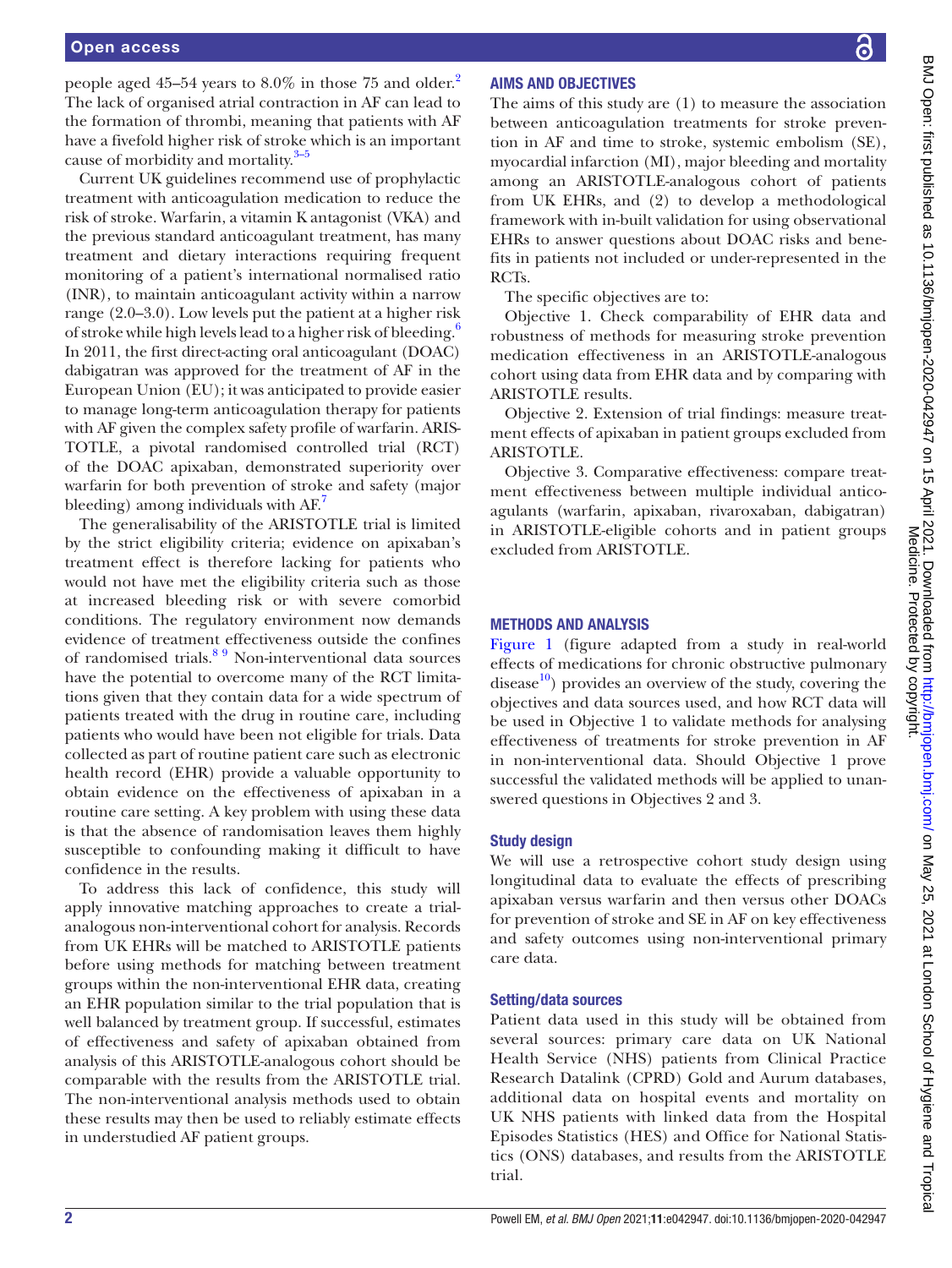

<span id="page-2-0"></span>Figure 1 Overview of study objectives and sources of data for the real-world effects of medications for stroke prevention in AF study. AF, atrial fibrillation; CPRD, Clinical Practice Research Datalink; EHR, electronic health record; RCT, randomised controlled trial. (A) Work performed by others prior to this study. ARISTOTLE: RCT that investigated effectiveness and safety of apixaban vs warfarin in prevention of stroke and systemic embolism in AF patients. RCTs results inform clinical practice despite only a subset (based on trial inclusion and exclusion criteria) of the total population of AF patients being included in the RCTs of stroke prophylaxis treatments. (B) Work to be performed as part of this study. (1) Objective 1. A cohort of ARISTOTLEanalogous patients will be selected from UK EHRs (CPRD Gold and Aurum), by matching EHR patients prescribed apixaban to the apixaban patients included in the trial on baseline characteristics. EHR patients prescribed warfarin will then be matched to the trial-analogous EHR apixaban patients. An analysis of the effectiveness of apixaban vs. warfarin on prevention of stroke/ systemic embolism will then be performed on this ARISTOTLE-analogous EHR cohort. If the results obtained are comparableto those obtained in ARISTOTLE, this will serve as a validation step, showing that data from the non-interventional CPRD Gold and Aurum sources can reliably be used to study stroke prevention treatment effects in AF. (2) Objective 2. The validated analysis techniques used for Objective 1 will then be used to study UK EHR patients who would not have been eligible for inclusion in an RCT or are under-represented in RCTs due to their age or presence of other comorbidities, for whom the comparative effects of anticoagulants in stroke prevention in AF is unclear.(3) Objective 3. The validated analysis techniques used for Objective 1 will then be used to compare effectiveness of apixaban vs warfarin, apixaban vsrivaroxaban and apixaban vs dabigatran.

## **ARISTOTLE**

ARISTOTLE was a randomised, double-blind trial completed in 2011, comparing apixaban with warfarin in the prevention of stroke and SE. The trial included 18201 patients with AF and at least one additional risk factor for stroke. The trial was designed to test for non-inferiority of apixaban compared with warfarin, and showed apixaban superiority for (1) the primary outcome of stroke or SE  $(HR\ 0.79, 95\% \ CI\ 0.66 \ to\ 0.95),$  $(HR\ 0.79, 95\% \ CI\ 0.66 \ to\ 0.95),$  $(HR\ 0.79, 95\% \ CI\ 0.66 \ to\ 0.95),$ <sup>7</sup> (2) the safety endpoint of major bleeding (HR 0.69, 95% CI 0.60 to 0.80), and (3) death from any cause (HR 0.89, 95% CI 0.80 to 0.99). The ARISTOTLE findings led to the National Institute for Health and Care Excellence (NICE) guidelines on stroke prophylaxis in patients with AF recommending apixaban as a treatment. Baseline patient characteristics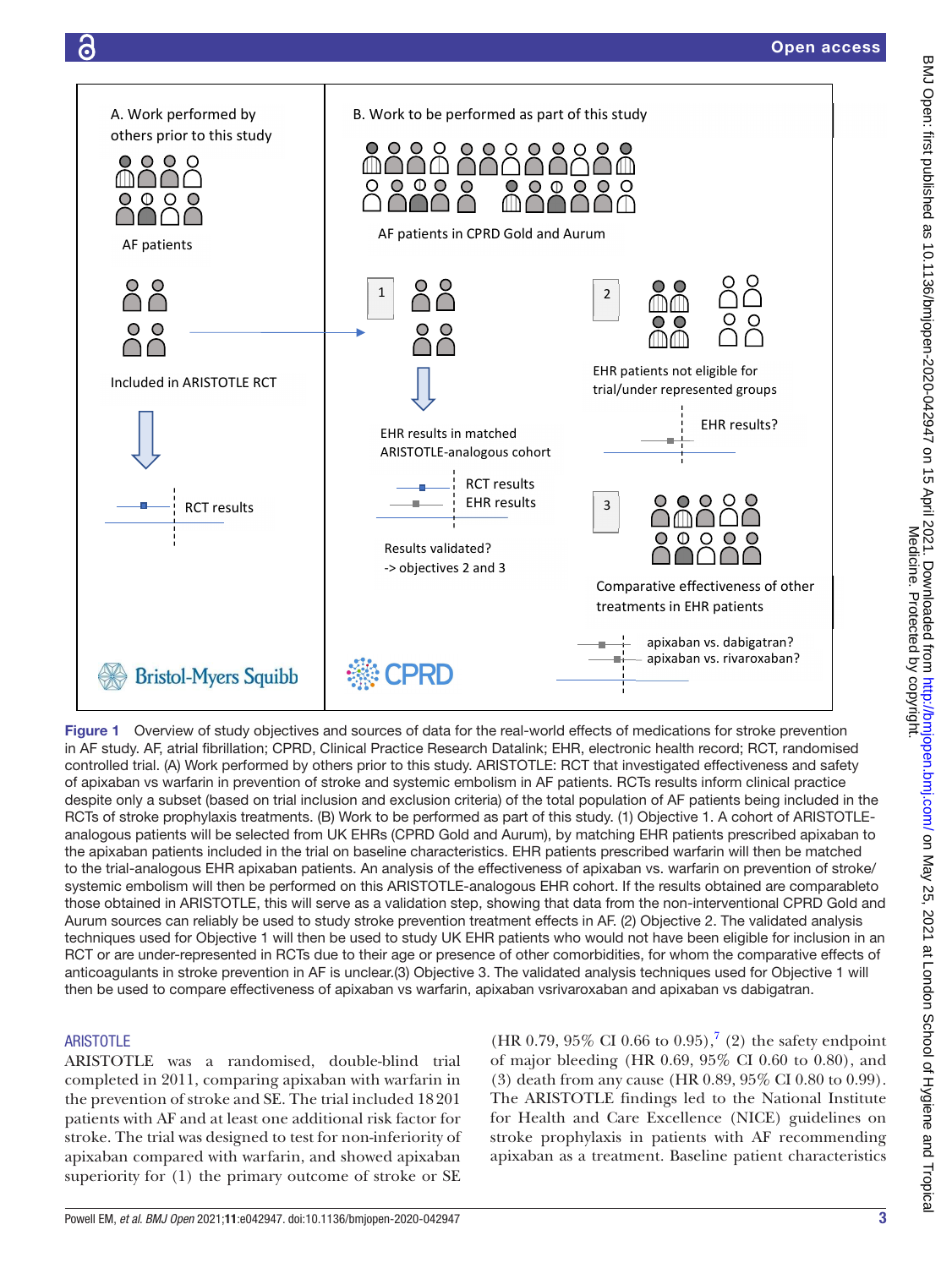from ARISTOTLE will be used in selection of participants in Objective 1.

### CPRD Gold

CPRD Gold is a database containing anonymised data from over 625 primary care practices across the UK (approximately 13 million patient records) and is representative of the UK population with respect to age, gender and ethnicity.<sup>11</sup> Gold contains information on clinical diagnoses, prescribing, referrals, tests and demographic/ lifestyle factors. General practices must meet prespecified standards for research-quality data to contribute data.

## CPRD Aurum

CPRD Aurum contains primary care records similar to Gold but based on practices using EMIS software, whereas Gold has data from practices using Vision software. CPRD Aurum contains data on 19 million patients from 738 practices (10% of English practices) with 7 million active patients.<sup>[12](#page-8-4)</sup>

## Selection of participants

Participants will be selected from CPRD Gold and Aurum between 1 January 2013 and 31 July 2019. All patients will need to have been registered with a practice contributing

research quality data for at least 6 months. Participant selection criteria will then vary by objective as detailed below.

## Objective 1

An overview of each of the steps for participant selection for Objective 1 is provided in [figure](#page-3-0) 2.

### *Step 1*

We will select all (HES and ONS linked) patients in the EHR cohort (CPRD Gold and Aurum) who would have met the following *inclusion* criteria for the ARISTOTLE study, at least 6 months after patient registration in the database on or prior to the index date:

- Diagnosis of AF.
- Age 18+ years.
- One or more stroke risk factors (age 75 years or older; prior stroke, transient ischaemic attack or SE; congestive heart failure; diabetes mellitus; hypertension).

In ARISTOTLE, patients randomised to apixaban were new users of apixaban while both treatment arms were allowed to be previous users of warfarin, with patients stratified by prior warfarin/VKA exposure. To mirror ARISTOTLE, we will assess trial criteria for apixaban



<span id="page-3-0"></span>Figure 2 Flow chart illustrating the assembly of a matched trial-analogous cohort of EHR patients. AF, atrial fibrillation; CPRD, Clinical Practice Research Datalink; EHR, electronic health record.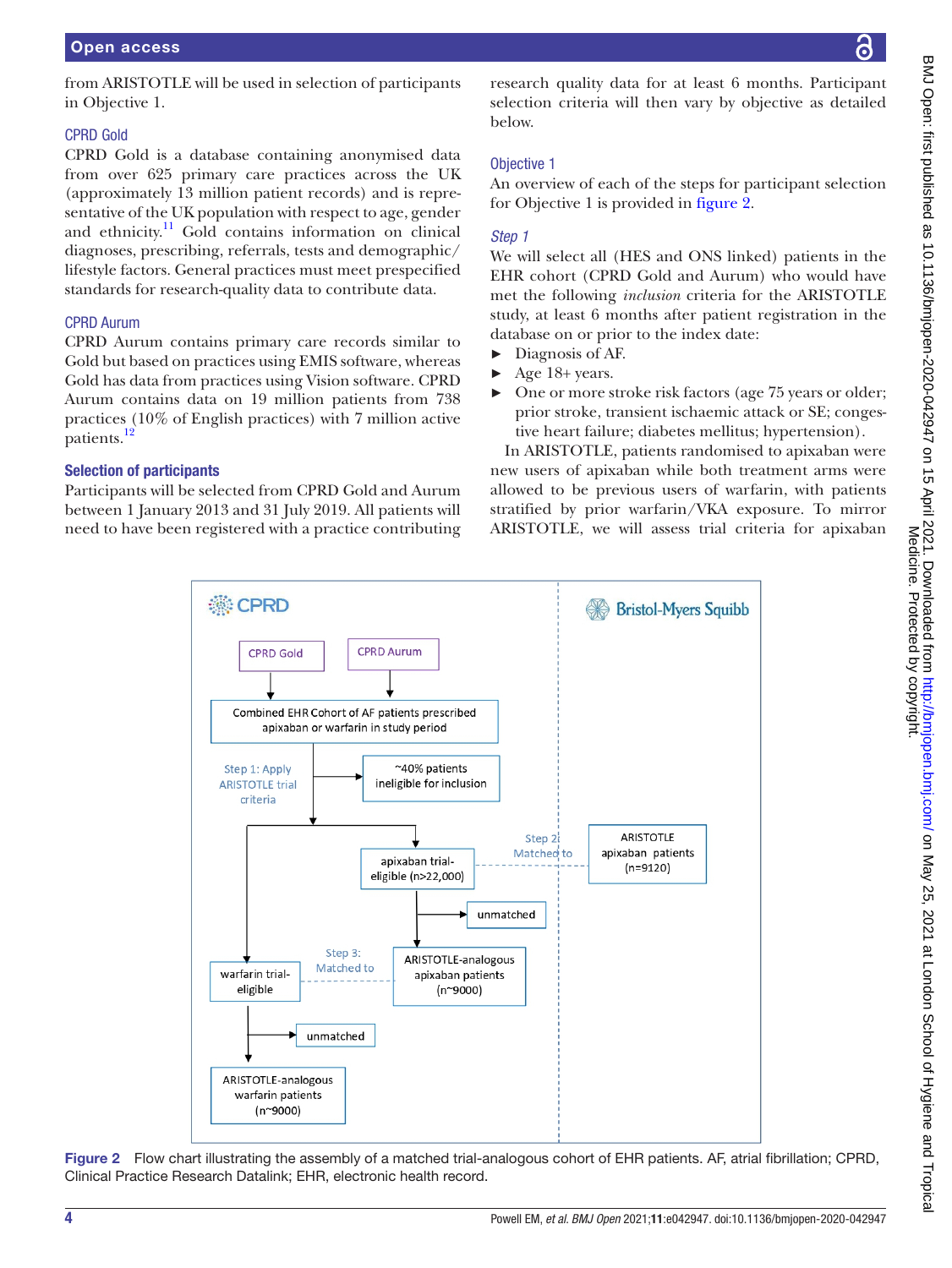patients on the date of their first prescription of apixaban while allowing patients prescribed warfarin to become eligible at any warfarin prescription date during the study period; furthermore, we will match ARISTOTLE in the proportion of new versus prevalent users in both treatment arms. We will then exclude patients who meet any of the following ARISTOTLE study *exclusion* criteria prior to their eligible-for-inclusion date:

- ► AF due to reversible causes.
- ► Mitral stenosis.
- ► Increased bleeding risk.
- ► Conditions other than AF requiring chronic anticoagulation.
- ► Persistent, uncontrolled hypertension.
- ► Active infective endocarditis.
- $\blacktriangleright$  Current treatment with aspirin >165 mg/day.
- ► Simultaneous current treatment with both aspirin and a thienopyridine.
- $\triangleright$  Conditions likely to interfere with participation in the trial or cause death within 1 year.
- Recent alcohol or drug abuse, or psychosocial reasons making study participation impractical.
- ► Recent ischaemic stroke (within 7 days).
- ► Severe renal insufficiency.
- ► Alanine aminotransferase or aspartate aminotransferase >2× upper limit of normal (ULN) or total bilirubin ≥1.5× ULN.
- $\blacktriangleright$  Platelet count  $\leq 100 \times 10^9/L$
- $\blacktriangleright$  Haemoglobin <90 g/L.
- ► Pregnancy or breast feeding.

Feasibility counts in Gold found approximately 60% of patients with AF prescribed apixaban met the ARIS-TOTLE trial criteria. Details of the algorithms used in applying the trial criteria to the EHR data are given in the [online supplemental file.](https://dx.doi.org/10.1136/bmjopen-2020-042947)

#### *Step 2*

We will select a subset of apixaban patients from our EHR pool to create a cohort that matches the ARISTOTLE apixaban participants on a selection of the following baseline characteristics:

- $\blacktriangleright$  Age.
- ► Sex.
- ► Body mass index (BMI).
- ► Systolic blood pressure (SBP).
- ► Congestive heart failure or left ventricular systolic dysfunction.
- ► Hypertension requiring treatment.
- ► Diabetes mellitus.
- ► Prior stroke/thromboembolism.
- ► Smoking status.
- ► Alcohol consumption.
- ► Level of renal impairment.
- ► Prior VKA/warfarin exposure.
- ► Labile INR in prior users of warfarin.
- ► Concomitant use of: aspirin, antiplatelet or nonsteroidal anti-inflammatory drug, lipid-lowering drug therapy, or CYP3A4 inhibitor.

This step will generate a group of ARISTOTLEanalogous apixaban patients, with similar baseline characteristics to ARISTOTLE subjects at the point of randomisation (n~9000).

The variables selected are expected to influence the likelihood of the outcomes of interest. Exact selection of matching variables will depend on the quality and completeness of the data available and a balance will be struck between matched sample size and balance. Different methods to facilitate selection of a matched cohort will be explored, such as propensity score matching (PSM) and coarsened exact matching  $(CEM)$ ,<sup>[13](#page-8-5)</sup> a nonparametric method that may give estimates with lower variance and bias for a given sample size compared than other methods.<sup>[14](#page-8-6)</sup>

## *Step 3*

The resulting trial matched sample of EHR apixaban patients will be matched to the warfarin ARISTOTLEeligible EHR patients [\(figure](#page-3-0) 2) using a matching method such as PSM or CEM (final method selected based on giving optimal sample size vs balance). Risk set sampling will be employed in order to ensure similar duration of prior VKA/warfarin exposure for the prevalent users in the apixaban and warfarin EHR cohorts. The covariates for consideration in matching between EHR treatment arms or construction of a propensity score (PS) model will include the variables listed in step 2 along with additional EHR variables such as data source (Gold or Aurum), socioeconomic status and comorbidities. Each apixaban patient from the ARISTOTLE-eligible EHR patients will be matched 1:1 with the warfarin EHR patient with the closest match giving a trial-analogous cohort of ~18000.

## *Step 4*

The absolute rates and HR for the outcomes of interest (time to: stroke/SE, MI, major bleeding and mortality) will then be calculated. For the primary outcome (time to stroke/SE) the EHR results will be validated against the ARISTOTLE trial results using the criteria detailed in the Statistical Analysis section (Validation of observational results against ARISTOTLE data).

#### Objective 2

We will select patient groups who would not have been included in ARISTOTLE (and therefore would not have been included in the Objective 1 cohort) or who are under-represented in ARISTOTLE. Specifically, this will include patient groups such as patients with an AF diagnosis in the EHR cohort meeting these additional criteria:

► Severe comorbid condition: disease with a likelihood of causing death within 1 year or reasons making participation unpractical (such as dementia).

When matching the apixaban and warfarin patients within the patient groups for this objective, additional baseline variables will be considered compared with the list specified for Objective 1, Step 2; namely the H, A, and B components of the HAS-BLED score (Hypertension, Abnormal renal/liver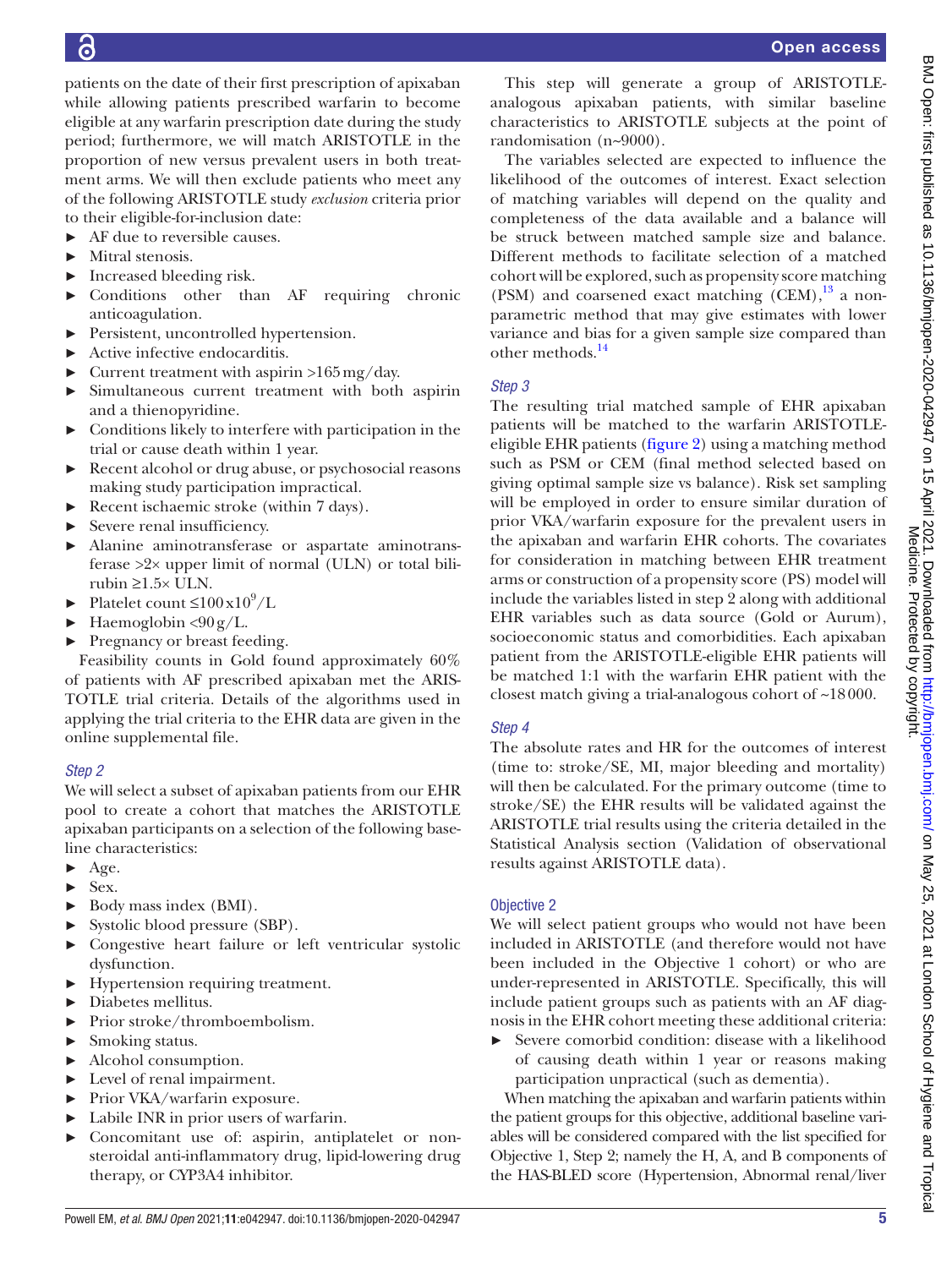function, Stroke, Bleeding history or predisposition, Labile INR, Elderly (>65 years), Drugs/alcohol concomitantly) not included for Objective 1 matching due to being ARISTOTLE exclusion criteria. In these special patient populations the same outcomes as Objective 1 will be assessed, with absolute and relative rates calculated separately in each special patient group.

#### Objective 3

We will select all patients with AF who have a prescription for apixaban, warfarin, rivaroxaban or dabigatran in the treatment period (between 1 January 2013 and 31 July 2019). The ARISTOTLE trial criteria will be applied, followed by matching the warfarin, rivaroxaban and dabigatran ARISTOTLE-eligible EHR patients in turn to the trial-eligible EHR apixaban patients following the methodology outlined in Objective 1, Step 3. This process will result in the creation of three trial-eligible EHR cohorts: warfarin users matched to apixaban users, rivaroxaban users matched to apixaban users and dabigatran users matched to apixaban users. Matched cohorts of excluded patient groups will also be constructed to enable pairwise comparisons of treatment effects in these groups using the method outlined in Objective 2. In all cohorts, the same outcomes as Objective 1 will be assessed with both absolute and relative treatment effects compared.

#### Exposures, outcomes and covariates Exposures

For all objectives, exposures will be determined using CPRD Gold and Aurum prescribing records and code lists for anticoagulant treatments with no restrictions placed on the dose prescribed.

For Objectives 1 and 2, use of apixaban is the primary exposure of interest and will be compared with warfarin.

For Objective 3, other stroke prevention treatments for AF will also be compared, namely dabigatran and rivaroxaban.

#### **Outcomes**

Outcomes to be measured are as follows:

- ► Stroke (ischaemic or haemorrhagic) or SE.
- ► Major bleeding.
- $\blacktriangleright$  MI.
- ► All-cause mortality.
- ► Time to AF treatment change.

Outcomes will be ascertained using a combination of CPRD, HES and ONS data.

#### **Covariates**

The variables to be considered for matching patients are detailed in the selection of participants for Objective 1 (Step 2).

#### Sample size

#### Objective 1

ARISTOTLE included 9120 patients in the apixaban arm, therefore it was estimated a minimum of 15000 EHR apixaban patients were needed for matching to be feasible. In CPRD Gold, approximately 8400 patients were eligible (January 2018). Aurum (June 2019) contained 23526

apixaban patients with AF not registered in practices that had previously contributed data to Gold. Assuming the proportion of Aurum patients meeting ARISTOTLE eligibility criteria would be similar to the proportion in Gold  $(-60\%)$ gave an estimate of 14115 trial-eligible apixaban patients. Combining Gold and Aurum is therefore estimated to give >22000 unique trial-eligible EHR apixaban patients.

#### Objectives 2 and 3

From feasibility counts, we are confident we will have sufficient numbers of patients to allow well-powered analyses for Objectives 2 and 3. For example, we estimate the number of people with no evidence of at least one additional risk factor for stroke for Objective 2 would be >3000 people in each exposure group.

#### Statistical analysis

#### Methods of analysis

ARISTOTLE used an intent-to-treat (ITT) approach for the primary efficacy analysis and an on-treatment approach for sensitivity analysis and safety outcomes. We will perform equivalent analyses by using two different censoring schemes: a primary censoring scheme censoring 5 years after index date (reflecting the maximum possible follow-up in ARISTOTLE) for the primary effectiveness analyses, and an on-treatment scheme censoring around time of last study drug for the sensitivity analysis and safety outcome. For the on-treatment censoring scheme, date of last exposure will be estimated using patient prescription data—to allow for drug half life, stockpiling of tablets and less than 100% adherence we will add 30 days after the apparent end of treatment.

Demographic and baseline variables will be presented before and after matching steps. As the primary analysis accounts neither for treatment switching nor discontinuation, the proportion of patients discontinuing treatment and time to treatment discontinuation will be tabulated.

The primary effectiveness endpoint is time to first occurrence of confirmed stroke (ischaemic, haemorrhagic or unspecified type) or SE during the study, regardless of whether the subject is receiving treatment at the time (primary censoring scheme). Comparisons will be made according to prescribed treatment (apixaban vs warfarin).

All time to event endpoints will be analysed using a Cox proportional hazards model including treatment group as a covariate and prior warfarin/VKA status (experienced, naïve). Point estimates and two-sided 95% CIs will be constructed for the outcome. Absolute event rates of all outcomes of interest will also be calculated.

Secondary outcomes cover the key safety outcome of major bleeding and the individual outcomes of stroke, SE, MI and mortality. Secondary outcomes other than major bleeding will use the ITT censoring scheme, major bleeding will use the on-treatment censoring scheme.

#### Validation of observational results against ARISTOTLE data

In Objective 1 alone, we will validate the findings from our primary analysis against ARISTOTLE by determining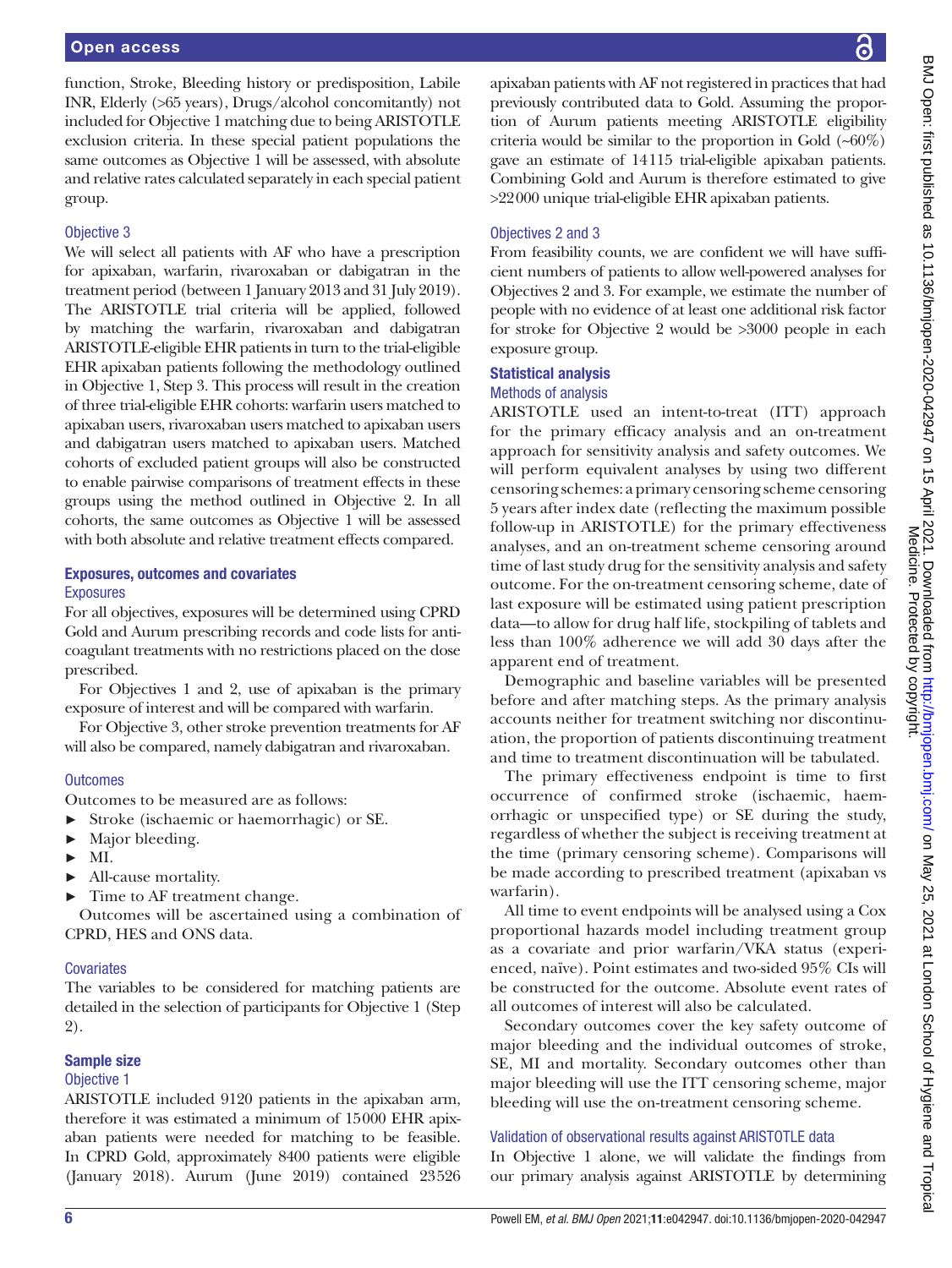whether results are compatible with the trial results. ARIS-TOTLE demonstrated superiority of apixaban over warfarin for the primary endpoint (HR 0[.7](#page-8-0)9, 95% CI 0.66 to 0.95).<sup>7</sup> The treatment effect seen with EHR data may be weaker than that seen in ARISTOTLE.

An analysis of EU patients in ARISTOTLE showed a smaller treatment difference for the primary endpoint and death: HR for stroke/SE 0.92 (95% CI 0.56 to 1.52), all-cause death 0.89 (95% CI 0.68 to 1.18). The European Medicines Agency Assessment Report suggested the smaller treatment effect may have been due to superior INR control in the warfarin arm of the EU subgroup (median time in therapeutic range (TTR)  $68.93\%$ )<sup>15</sup>; this study could provide additional evidence on this point.

Either a result of superiority or non-inferiority will be considered compatible with ARISTOTLE results. We have set two criteria that must be met to conclude results are consistent with the trial result:

- 1. The effect size must be clinically comparable with the ARISTOTLE findings; the HR for time to stroke/SE with the EHR must be between 0.69 and 0.99. This range is not symmetrical around the ARISTOTLE estimate of 0.79 as it is anticipated the treatment effect in routine clinical care may be weaker than that seen in the optimised setting of a clinical trial.
- 2. The upper limit of the 95% CI for the rate ratio must be less than 1.52 (upper limit in the EU subgroup of ARISTOTLE).

In addition, if the upper limit of the 95% CI is less than 1 then superiority of apixaban versus warfarin will be concluded.

In order to understand the extent to which the EHR population resembles the ARISTOTLE trial population the absolute event rates of the outcomes will be compared.

## Sensitivity analyses

Primary and secondary effectiveness outcomes will also be analysed using the on-treatment censoring scheme to investigate whether the extent of treatment discontinuation compromises confidence in the effectiveness analyses.

Exclusion of patient time post-treatment discontinuation in the safety and sensitivity analyses might bias results towards a conclusion of no difference $16'$  and risks selection bias due to attrition $17$ ; the set of patients who switch or discontinue treatment will therefore be examined to ascertain whether biases of this nature may have occurred.

Additional analyses may be performed using methods such as inverse probability of censoring weighting (IPW) or a rank-preserving structural failure time model to estimate the treatment effect that would have been observed in the absence of treatment switching. We will explore the impact of time-varying eligibility by using methods such as a modified treatment strategy IPW.<sup>17</sup>

Adherence will be estimated in the EHR cohort to enable comparisons with the trial and investigate the extent to which this may have influenced differences in treatment effect observed. For apixaban, we will calculate the proportion of days covered (PDC) over a patient's time when on treatment

as a measure of adherence. Warfarin dose is poorly recorded in EHR, therefore warfarin adherence will be estimated by looking at adherence to other long-term daily medications as a proxy measure and by looking at INR control by calculating per cent INR TTR as a measure of overall warfarin treatment regime adherence.

We will perform a supplementary analysis in patients deemed adherent (PDC ≥80% matching ARISTOTLE compliance limit) along with an exploratory subgroup analysis by INR TTR. The different nature of the proxy variables used for adherence in the DOACs (PDC) compared with warfarin (INR TTR) means that the adherence estimates may not be comparable; should great differences in adherence be observed between these exposure groups the definitions of adherence used may need to be reassessed.

Apixaban was a newly available drug with a low number of patients having a prescription in the first year it was available $18$ ; we will therefore perform a sensitivity analysis with the start of the study period shifted forwards a year to January 2014 to investigate the impact of inclusion of early adopters who may differ from later adopters of a new drug.

### Plan for addressing confounding

In the study period, apixaban was a newly available treatment leading to the possibility of channelling bias. For Objective 1, by applying trial eligibility criteria to both treatment cohorts and matching using the baseline covariates we should avoid channelling bias. To handle confounding, treatment arms will be matched using the optimal method selected. Unmeasured or unknown confounding may remain and this will be explored in the analysis and discussion of results.

#### Missing baseline data

UK EHR data have been shown to be almost complete for drug prescribing and information on important comorbidity is well recorded. For some variables such as renal function and alcohol intake, a patient is more likely to have no data entered if there is no overt clinical evidence of abnormality; in such cases, we may take a pragmatic approach categorising into a parameter ('evidence of' vs 'no evidence of') with those with no data included in the 'no evidence of' group. For BMI and SBP, we cannot assume data are missing at random as we expect a patient is less likely to have these recorded if they appear at a healthy weight and do not have hypertension, respectively, or if they have a lower comorbidity burden. Furthermore, as the proportion of patients with missing baseline BMI or SBP is expected to be low (approximately 4% for BMI and  $\langle 1\%$  for SBP<sup>18</sup>), these patients will be excluded from the trial-eligible cohort.

## Missing prescription data

Treatment may be initiated in secondary care, meaning the first prescription of patients newly initiating treatment or switching treatments is missing; to account for this we will perform a sensitivity analysis where those newly initiating treatment are assigned an earlier derived index date. Hospitalised patients may have prescriptions in secondary care leading to treatment gaps in their primary care data. Medicine. Protected by copyright.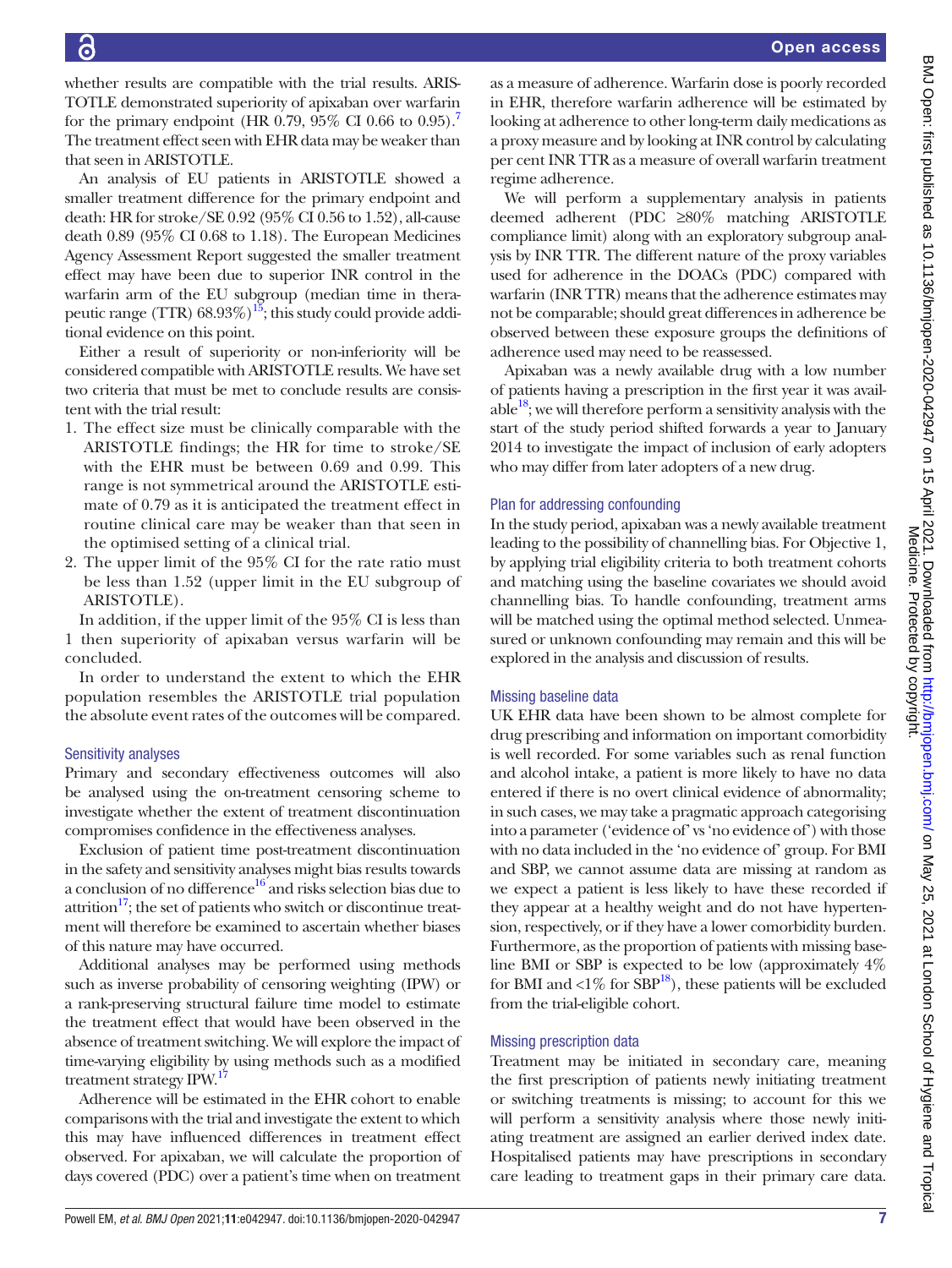We will investigate the occurrence of hospitalisation around treatment discontinuation and assess the potential impact on the results of missed events by performing a sensitivity analysis with different extended derived dates of last dose. Some concomitant drugs used in determining eligibility and matching patients are available over the counter (OTC), meaning we may miss that patients are exposed to these; we expect OTC use of these drugs to be similar in both treatment groups.

#### Missing outcome data

EHR data are shown to be almost complete for mortality.<sup>[19](#page-8-11)</sup> Patient deaths missing from EHRs are expected to be missing at random equally in both treatment arms, thereby not altering the overall direction of treatment effect. The classification of unspecified stroke type will cause uncertainty in the main safety endpoint and may lead to a lower event rate for major bleeding compared with the trial; this would affect the power but should not affect the treatment effect seen as events are expected to be missing at random from both treatment arms.

## Limitations of the study design, data sources and analytical methods

Some of the criteria assessed for ARISTOTLE eligibility may not be well recorded in CPRD, criteria such as alcohol and drug abuse may not be captured for all patients. For criteria such as 'increased bleeding risk', it is unclear which codes to include and timescale to consider. These limitations are consistent with our aim to select a population as similar as possible to ARISTOTLE while acknowledging differences will remain. The most important risk factors for the primary outcome of stroke (the components of CHA2DS2-VASc score for AF stroke risk) are mostly well recorded in CPRD.<sup>[20](#page-8-12)</sup>

There are differences in the coding systems used by the two EHR data sources and completeness of coding may differ between the two; the potential impact of this will be ascertained by comparisons of rates of diagnoses, baseline variables and prescriptions of interest. Inclusion of data source as a matching variable should prevent discrepancy between the sources from biasing results. We will explore different methods of combining Gold and Aurum, namely analysing separately by database and combining the results as a meta-analysis as an alternative to combining data before analysis.

The main focus of the study is validation of our methodology through assembling a cohort of patients comparable to the patients in ARISTOTLE and finding similar results to the trial. Criteria to determine the success of the methodology have been prespecified in the protocol. Given the use of CPRD data to determine treatment effectiveness is not yet well established, a finding that these data are not suitable to answer questions on intended effectiveness will be a useful conclusion.

#### Patient and public involvement

No patient was involved.

## ETHICS AND DISSEMINATION Approval by ethics and scientific committees

An application for scientific approval related to use of CPRD data was approved by the Independent Scientific Advisory Committee of the Medicines and Healthcare Products Regulatory Agency (MHRA).

## Dissemination plans

The results of the study will be submitted to peer-reviewed journals and presented at conferences. Relevant charities will be contacted for guidance on dissemination of results to patients in an accessible manner. We will communicate with NICE to convey any results relevant to the guidance they have issued on AF, and with the MHRA if findings may impact the risk/benefit profile of anticoagulation treatments in patients with AF.

Contributors EMP, KW, IJD, UG and LS contributed to study question and design. EMP wrote the first draft of the protocol manuscript (based on the original proposal to MRC, ISAC that EMP, KW, IJD, UG and LS all contributed to). EMP, KW, IJD, UG and LS contributed to further drafts and approved the final version.

Funding This work was supported by the Medical Research Council through an MRC LID studentship (grant number MR/N013638/1).

Competing interests IJD reports grants from GlaxoSmithKline, NIHR, ABPI and MRC and holds stock in GlaxoSmithKline. LS reports grants from Wellcome, MRC, NIHR, BHF, Diabetes UK, ESRC and the EU; grants and personal fees for advisory work from GSK; and historical personal fees for advisory work from AstraZeneca. He is a Trustee of the British Heart Foundation. UG is an employee of and holds shares in GlaxoSmithKline.

Patient consent for publication Not required.

Provenance and peer review Not commissioned; externally peer reviewed.

Supplemental material This content has been supplied by the author(s). It has not been vetted by BMJ Publishing Group Limited (BMJ) and may not have been peer-reviewed. Any opinions or recommendations discussed are solely those of the author(s) and are not endorsed by BMJ. BMJ disclaims all liability and responsibility arising from any reliance placed on the content. Where the content includes any translated material, BMJ does not warrant the accuracy and reliability of the translations (including but not limited to local regulations, clinical guidelines, terminology, drug names and drug dosages), and is not responsible for any error and/or omissions arising from translation and adaptation or otherwise.

Open access This is an open access article distributed in accordance with the Creative Commons Attribution 4.0 Unported (CC BY 4.0) license, which permits others to copy, redistribute, remix, transform and build upon this work for any purpose, provided the original work is properly cited, a link to the licence is given, and indication of whether changes were made. See: [https://creativecommons.org/](https://creativecommons.org/licenses/by/4.0/) [licenses/by/4.0/](https://creativecommons.org/licenses/by/4.0/).

#### ORCID iDs

Emma Maud Powell<http://orcid.org/0000-0001-9427-9468> Usha Gungabissoon<http://orcid.org/0000-0002-2040-1763>

## **REFERENCES**

- <span id="page-7-0"></span>1 Adderley NJ, Ryan R, Nirantharakumar K, *et al*. Prevalence and treatment of atrial fibrillation in UK general practice from 2000 to 2016. *[Heart](http://dx.doi.org/10.1136/heartjnl-2018-312977)* 2019;105:27–33.
- <span id="page-7-1"></span>2 Davis RC, Hobbs FDR, Kenkre JE, *et al*. Prevalence of atrial fibrillation in the general population and in high-risk groups: the echoes study. *[Europace](http://dx.doi.org/10.1093/europace/eus087)* 2012;14:1553–9.
- <span id="page-7-2"></span>3 Wolf PA, Abbott RD, Kannel WB. Atrial fibrillation as an independent risk factor for stroke: the Framingham study. *[Stroke](http://dx.doi.org/10.1161/01.STR.22.8.983)* 1991;22:983–8.
- 4 Brønnum-Hansen H, Davidsen M, Thorvaldsen P, *et al*. Long-Term survival and causes of death after stroke. *[Stroke](http://dx.doi.org/10.1161/hs0901.094253)* 2001;32:2131–6.
- Adamson J, Beswick A, Ebrahim S. Is stroke the most common cause of disability? *[J Stroke Cerebrovasc Dis](http://dx.doi.org/10.1016/j.jstrokecerebrovasdis.2004.06.003)* 2004;13:171–7.
- <span id="page-7-3"></span>6 Nelson WW, Wang L, Baser O, *et al*. Out-of-range Inr values and outcomes among new warfarin patients with non-valvular atrial fibrillation. *[Int J Clin Pharm](http://dx.doi.org/10.1007/s11096-014-0038-3)* 2015;37:53–9.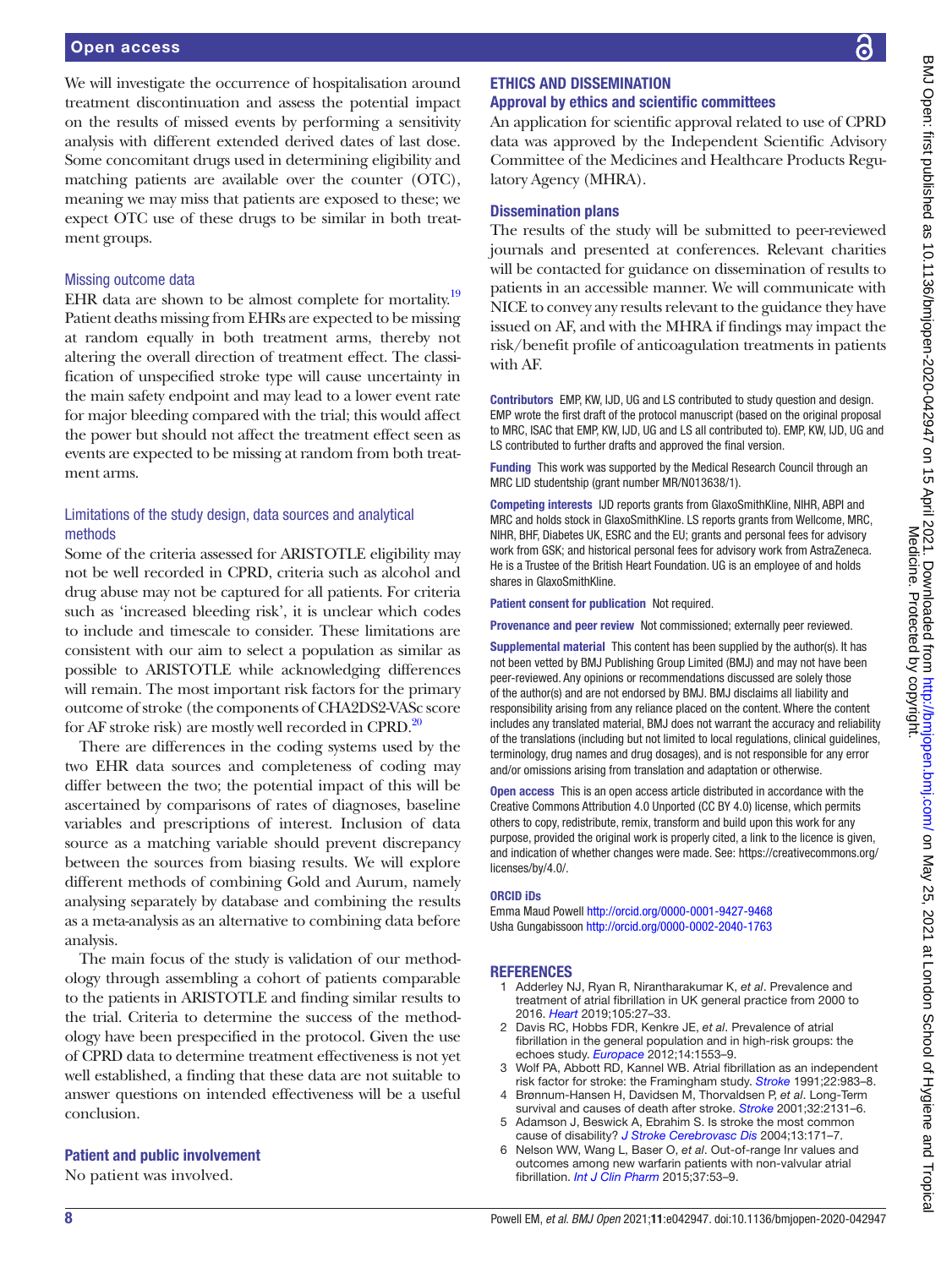## Õ

## Open access

- <span id="page-8-0"></span>7 Granger CB, Alexander JH, McMurray JJV, *et al*. Apixaban versus warfarin in patients with atrial fibrillation. *[N Engl J Med](http://dx.doi.org/10.1056/NEJMoa1107039)* 2011;365:981–92.
- <span id="page-8-1"></span>8 U.S. Department of Health and Human Services F and D. Guidance for Industry Postmarketing Studies and Clinical Trials — Implementation of Section 505(o)(3) of the Federal Food, Drug, and Cosmetic Act
- 9 European parliament and the council of the European union. *Regulation (EU) NO 1235/2010 of the European Parliament and of the Council of 15 December*, 2010.
- <span id="page-8-2"></span>10 Wing K, Williamson E, Carpenter JR, *et al*. Real-World effects of medications for chronic obstructive pulmonary disease: protocol for a UK population-based non-interventional cohort study with validation against randomised trial results. *[BMJ Open](http://dx.doi.org/10.1136/bmjopen-2017-019475)* 2018;8:e019475.
- <span id="page-8-3"></span>11 Herrett E, Gallagher AM, Bhaskaran K, *et al*. Data resource profile: clinical practice research Datalink (CPRD). *[Int J Epidemiol](http://dx.doi.org/10.1093/ije/dyv098)* 2015;44:827–36.
- <span id="page-8-4"></span>12 Wolf A, Dedman D, Campbell J, *et al*. Data resource profile: clinical practice research Datalink (CPRD) aurum. *[Int J Epidemiol](http://dx.doi.org/10.1093/ije/dyz034)* 2019;48:1740–1740g.
- <span id="page-8-5"></span>13 Iacus SM, King G, Porro G. Causal inference without balance checking: Coarsened exact matching. *[Polit. anal.](http://dx.doi.org/10.1093/pan/mpr013)* 2012;20:1–24.
- <span id="page-8-6"></span>14 King G, Nielsen R, Coberley C. Comparative effectiveness of matching methods for causal inference. Available: [https://gking.](https://gking.harvard.edu/publications/comparative-effectiveness-matching-methods-causal-inference) [harvard.edu/publications/comparative-effectiveness-matching](https://gking.harvard.edu/publications/comparative-effectiveness-matching-methods-causal-inference)[methods-causal-inference](https://gking.harvard.edu/publications/comparative-effectiveness-matching-methods-causal-inference) [Accessed 4 Sep 2018].
- <span id="page-8-7"></span>15 European Medicines Agency. *Committee for medicinal products for human use (CHMP). assessment report Eliquis apixaban. Procedure No.:EMEA/H/C/002148/X/04/G.EMA/641505/2012*, 2012.
- <span id="page-8-8"></span>16 Jones B, Jarvis P, Lewis JA, *et al*. Trials to assess equivalence: the importance of rigorous methods. *[BMJ](http://dx.doi.org/10.1136/bmj.313.7048.36)* 1996;313:36–9.
- <span id="page-8-9"></span>17 Schnitzer ME, Platt RW, Durand M. A tutorial on dealing with time-varying eligibility for treatment: comparing the risk of major bleeding with direct-acting oral anticoagulants vs warfarin. *[Stat Med](http://dx.doi.org/10.1002/sim.8715)* 2020;39:4538–50.
- <span id="page-8-10"></span>18 Vinogradova Y, Coupland C, Hill T, *et al*. Risks and benefits of direct oral anticoagulants versus warfarin in a real world setting: cohort study in primary care. *[BMJ](http://dx.doi.org/10.1136/bmj.k2505)* 2018;362:k2505.
- <span id="page-8-11"></span>19 Gallagher AM, Williams T, Leufkens HGM, *et al*. The impact of the choice of data source in record linkage studies estimating mortality in venous thromboembolism. *[PLoS One](http://dx.doi.org/10.1371/journal.pone.0148349)* 2016;11:e0148349.
- <span id="page-8-12"></span>20 Khan NF, Harrison SE, Rose PW. Validity of diagnostic coding within the general practice research database: a systematic review. *[Br J](http://dx.doi.org/10.3399/bjgp10X483562)  [Gen Pract](http://dx.doi.org/10.3399/bjgp10X483562)* 2010;60:e128–36.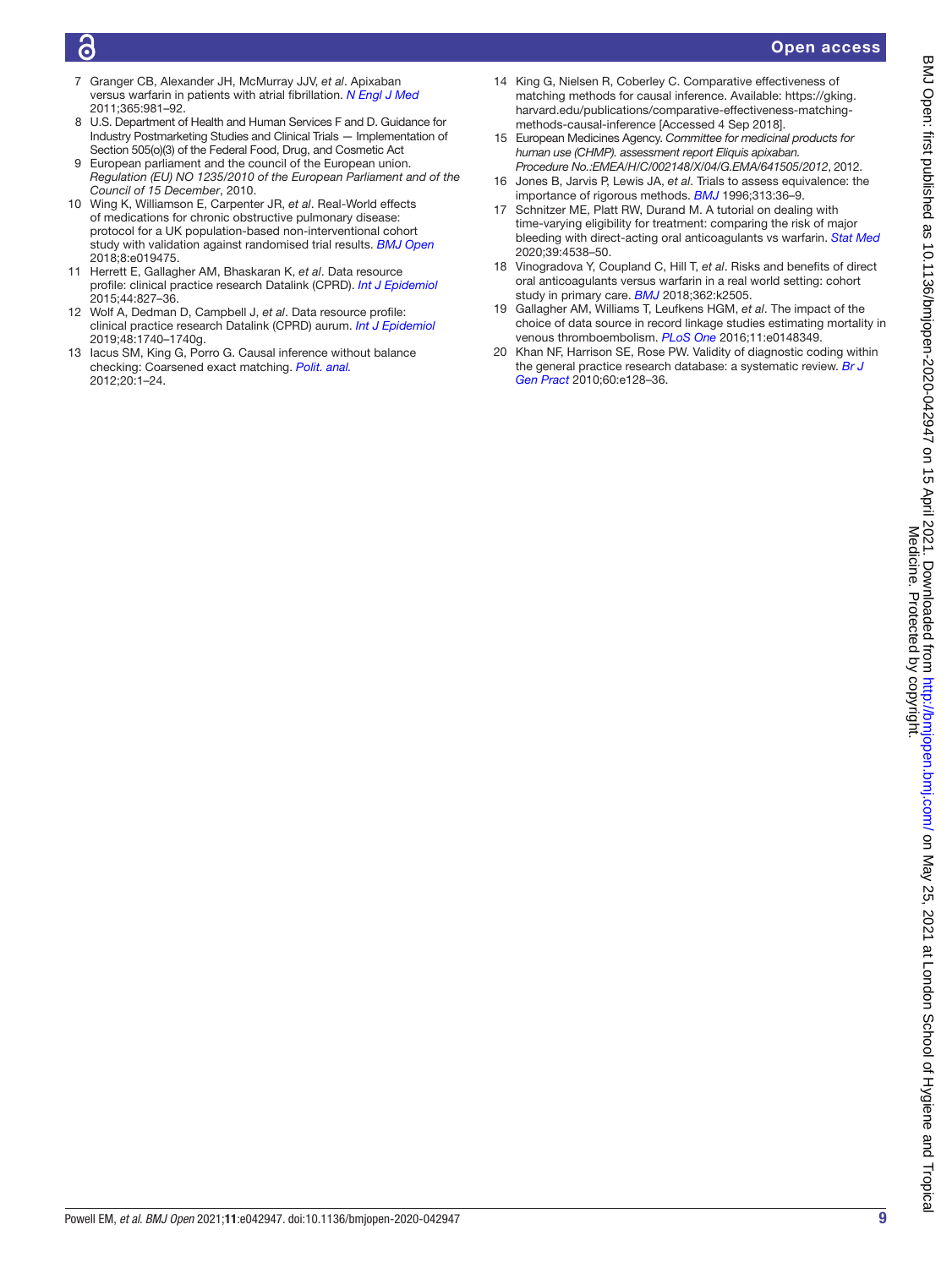## Appendix Table: ARISTOTLE Inclusion and Exclusion Criteria Algorithms for EHR

To be trial eligible a patient must have all inclusion criteria (IE01 to IE03)=Y and no exclusion (IE05 to IE27c)=Y

| Inclusion Critera (IE01 to IE04a)<br>Calculate age at index date, day and month of birth not available therefore<br>calculate age by assuming birthdate=01-July-birthyear:<br>age =(indexdate-birthdate)/365.25<br>Υ<br>IE01<br>If age ge 18 then IE01=Y.<br>Age $\geq$ 18 years<br>In atrial fibrillation or atrial flutter not due to a reversible cause and<br>documented by ECG at the time of enrollment. OR If not in atrial<br>fibrillation/flutter at the time of enrollment, must have atrial<br>fibrillation/flutter documented on two separate occasions, not due to a<br>reversible cause at least 2 weeks apart in the 12 months prior to enrollment.<br>Atrial fibrillation/flutter may be documented by ECG, or as an episode lasting<br>If patient has medical record corresponding to atrial fibrillation or atrial flutter on | <b>Implementation Rule and Notes</b> | Criteria Text (from ARISTOTLE protocol)                                  | Used? | Criteria<br># |
|-------------------------------------------------------------------------------------------------------------------------------------------------------------------------------------------------------------------------------------------------------------------------------------------------------------------------------------------------------------------------------------------------------------------------------------------------------------------------------------------------------------------------------------------------------------------------------------------------------------------------------------------------------------------------------------------------------------------------------------------------------------------------------------------------------------------------------------------------|--------------------------------------|--------------------------------------------------------------------------|-------|---------------|
|                                                                                                                                                                                                                                                                                                                                                                                                                                                                                                                                                                                                                                                                                                                                                                                                                                                 |                                      |                                                                          |       |               |
|                                                                                                                                                                                                                                                                                                                                                                                                                                                                                                                                                                                                                                                                                                                                                                                                                                                 |                                      |                                                                          |       |               |
|                                                                                                                                                                                                                                                                                                                                                                                                                                                                                                                                                                                                                                                                                                                                                                                                                                                 |                                      |                                                                          |       |               |
|                                                                                                                                                                                                                                                                                                                                                                                                                                                                                                                                                                                                                                                                                                                                                                                                                                                 |                                      |                                                                          |       |               |
|                                                                                                                                                                                                                                                                                                                                                                                                                                                                                                                                                                                                                                                                                                                                                                                                                                                 |                                      |                                                                          |       |               |
|                                                                                                                                                                                                                                                                                                                                                                                                                                                                                                                                                                                                                                                                                                                                                                                                                                                 |                                      |                                                                          |       |               |
|                                                                                                                                                                                                                                                                                                                                                                                                                                                                                                                                                                                                                                                                                                                                                                                                                                                 |                                      |                                                                          |       |               |
|                                                                                                                                                                                                                                                                                                                                                                                                                                                                                                                                                                                                                                                                                                                                                                                                                                                 |                                      |                                                                          |       |               |
|                                                                                                                                                                                                                                                                                                                                                                                                                                                                                                                                                                                                                                                                                                                                                                                                                                                 |                                      |                                                                          |       |               |
|                                                                                                                                                                                                                                                                                                                                                                                                                                                                                                                                                                                                                                                                                                                                                                                                                                                 |                                      |                                                                          |       |               |
|                                                                                                                                                                                                                                                                                                                                                                                                                                                                                                                                                                                                                                                                                                                                                                                                                                                 |                                      |                                                                          |       |               |
|                                                                                                                                                                                                                                                                                                                                                                                                                                                                                                                                                                                                                                                                                                                                                                                                                                                 |                                      |                                                                          |       |               |
|                                                                                                                                                                                                                                                                                                                                                                                                                                                                                                                                                                                                                                                                                                                                                                                                                                                 |                                      | at least one minute on a rhythm strip, Holter recording, or intracardiac |       |               |
| electrogram (from an implanted pacemaker or defibrillator).<br>IE02<br>or prior to index date then IE02=Y.<br>Υ                                                                                                                                                                                                                                                                                                                                                                                                                                                                                                                                                                                                                                                                                                                                 |                                      |                                                                          |       |               |
| One or more of the following risk factor(s) for stroke:<br>IE03=Y if at least one of (IE03a, IE03b, IE03c, IE03d, IE03e) is Y.                                                                                                                                                                                                                                                                                                                                                                                                                                                                                                                                                                                                                                                                                                                  |                                      |                                                                          |       |               |
| See IE01 for derivation of age at index date.                                                                                                                                                                                                                                                                                                                                                                                                                                                                                                                                                                                                                                                                                                                                                                                                   |                                      |                                                                          |       |               |
| Υ<br>IE03a<br>Age 75 years or older<br>If age ge 75 then IE03a=Y                                                                                                                                                                                                                                                                                                                                                                                                                                                                                                                                                                                                                                                                                                                                                                                |                                      |                                                                          |       |               |
| If patient has medical record corresponding to stroke, TIA, or systemic embolus                                                                                                                                                                                                                                                                                                                                                                                                                                                                                                                                                                                                                                                                                                                                                                 |                                      |                                                                          |       |               |
| diagnosis on or prior to index date then IE03b=Y.                                                                                                                                                                                                                                                                                                                                                                                                                                                                                                                                                                                                                                                                                                                                                                                               |                                      |                                                                          |       |               |
|                                                                                                                                                                                                                                                                                                                                                                                                                                                                                                                                                                                                                                                                                                                                                                                                                                                 |                                      |                                                                          |       |               |
| Codelist search terms include 'stroke', 'cerebrovascular accident', 'cerebral                                                                                                                                                                                                                                                                                                                                                                                                                                                                                                                                                                                                                                                                                                                                                                   |                                      |                                                                          |       |               |
| infarction', 'lacunar', 'transient ischaemic attack', and synonyms for these.<br>IE03b<br>Prior stroke, TIA or systemic embolus                                                                                                                                                                                                                                                                                                                                                                                                                                                                                                                                                                                                                                                                                                                 |                                      |                                                                          |       |               |
| If patient has medical record corresponding to congestive heart failure or left                                                                                                                                                                                                                                                                                                                                                                                                                                                                                                                                                                                                                                                                                                                                                                 |                                      |                                                                          |       |               |
| ventricular dysfunction diagnosis on or prior to index date then IEO3c=Y.                                                                                                                                                                                                                                                                                                                                                                                                                                                                                                                                                                                                                                                                                                                                                                       |                                      |                                                                          |       |               |
|                                                                                                                                                                                                                                                                                                                                                                                                                                                                                                                                                                                                                                                                                                                                                                                                                                                 |                                      |                                                                          |       |               |
| Codelist search terms include 'heart failure', 'cardiac failure', 'congestive heart                                                                                                                                                                                                                                                                                                                                                                                                                                                                                                                                                                                                                                                                                                                                                             |                                      |                                                                          |       |               |
| failure', 'cardiomyopathy', 'left ventricular dysfunction', 'left ventricular', 'lvef',<br>Either symptomatic congestive heart failure within 3 months or left                                                                                                                                                                                                                                                                                                                                                                                                                                                                                                                                                                                                                                                                                  |                                      |                                                                          |       |               |
| ventricular dysfunction with an LV ejection fraction (LVEF) ≤ 40% by<br>'new york heart association classification', 'hypertensive heart', and synonyms for<br>IE03c<br>these.<br>۷                                                                                                                                                                                                                                                                                                                                                                                                                                                                                                                                                                                                                                                             |                                      |                                                                          |       |               |
| echocardiography, radionuclide study or contrast angiography                                                                                                                                                                                                                                                                                                                                                                                                                                                                                                                                                                                                                                                                                                                                                                                    |                                      |                                                                          |       |               |
| If patient has medical record corresponding to diabetes diagnosis on or prior to<br>index date then IE03d=Y.                                                                                                                                                                                                                                                                                                                                                                                                                                                                                                                                                                                                                                                                                                                                    |                                      |                                                                          |       |               |
|                                                                                                                                                                                                                                                                                                                                                                                                                                                                                                                                                                                                                                                                                                                                                                                                                                                 |                                      |                                                                          |       |               |
| Codelist search terms include 'diabetes', both type 1 and type 2 diabetes are                                                                                                                                                                                                                                                                                                                                                                                                                                                                                                                                                                                                                                                                                                                                                                   |                                      |                                                                          |       |               |
| Diabetes mellitus<br>included.<br>IE03d<br>γ                                                                                                                                                                                                                                                                                                                                                                                                                                                                                                                                                                                                                                                                                                                                                                                                    |                                      |                                                                          |       |               |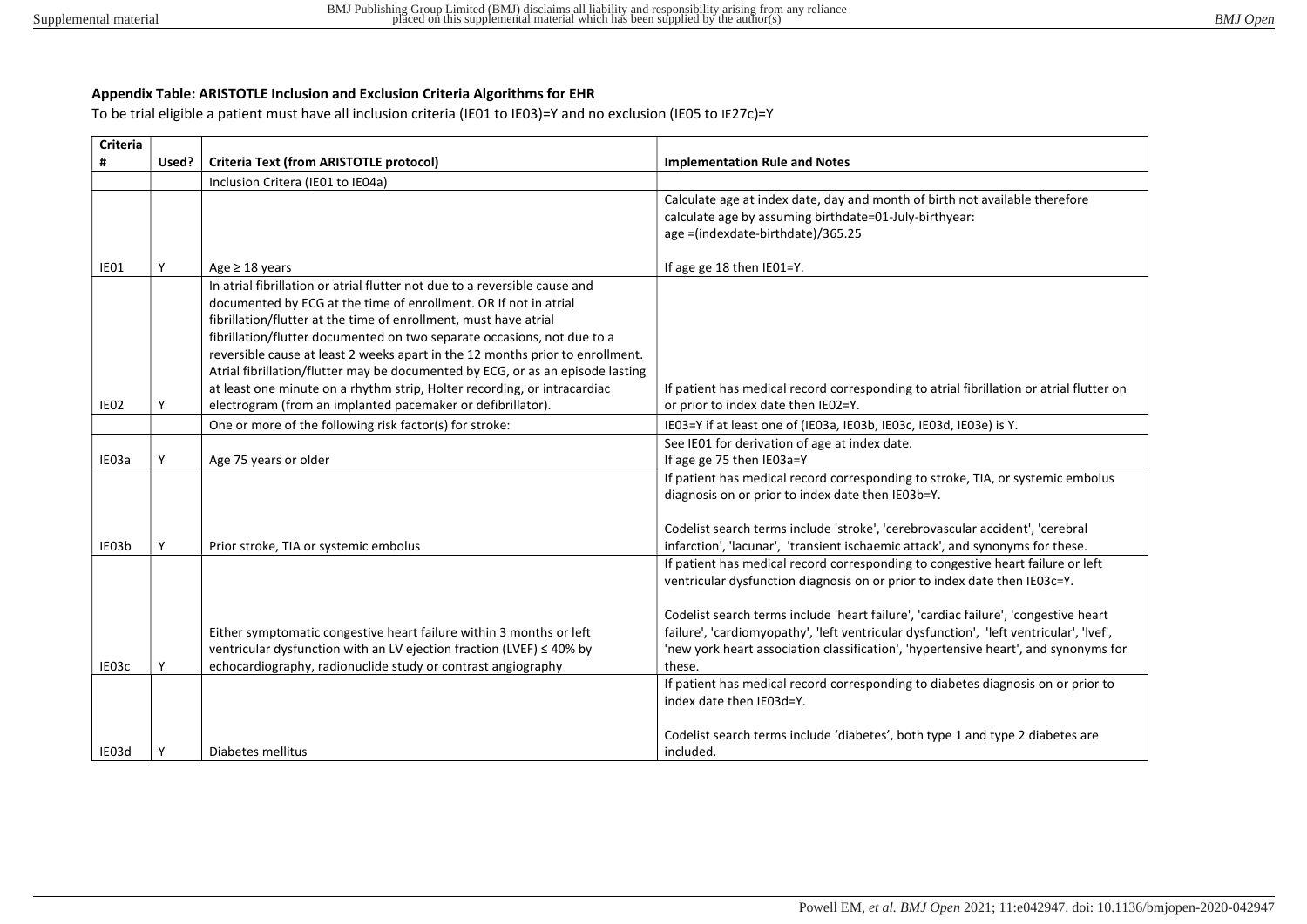| Criteria |       |                                                                                                                                                                                                                                                                                                |                                                                                                                                                                                                                                                                                                                                                                                                                |
|----------|-------|------------------------------------------------------------------------------------------------------------------------------------------------------------------------------------------------------------------------------------------------------------------------------------------------|----------------------------------------------------------------------------------------------------------------------------------------------------------------------------------------------------------------------------------------------------------------------------------------------------------------------------------------------------------------------------------------------------------------|
| #        | Used? | <b>Criteria Text (from ARISTOTLE protocol)</b>                                                                                                                                                                                                                                                 | <b>Implementation Rule and Notes</b>                                                                                                                                                                                                                                                                                                                                                                           |
|          |       |                                                                                                                                                                                                                                                                                                | If patient has medical record corresponding to hypertension on or prior to index<br>date AND a prescription for an antihypertensive on or prior to index date then<br>$IE03e=Y.$                                                                                                                                                                                                                               |
| IE03e    | Υ     | Hypertension requiring pharmacological treatment                                                                                                                                                                                                                                               | Hypertension codelist search terms include 'hyperten', 'high blood pressure',<br>'nephrosclerosis', and synonyms for these.                                                                                                                                                                                                                                                                                    |
|          |       | Women of childbearing potential (WOCBP) must be using an adequate<br>method of contraception to avoid pregnancy throughout the treatment<br>period of the study or for 2 weeks after the last dose of study medication,<br>whichever is longer, in such a manner that the risk of pregnancy is |                                                                                                                                                                                                                                                                                                                                                                                                                |
| IE04     | N     | minimized. WOCBP must have a negative serum or urine pregnancy test<br>(minimum sensitivity 25 IU/L or equivalent units of HCG) within 48 hours<br>prior to the start of investigational product.                                                                                              | This criteria is only partially applied - women with evidence of recent pregnancy or<br>breastfeeding will be excluded (see IE27c).                                                                                                                                                                                                                                                                            |
| IE04b    | N     | All subjects must provide signed written informed consent.                                                                                                                                                                                                                                     | N/A for observational study                                                                                                                                                                                                                                                                                                                                                                                    |
|          |       | Exclusion criteria (IE05 to IE27d)                                                                                                                                                                                                                                                             |                                                                                                                                                                                                                                                                                                                                                                                                                |
|          |       |                                                                                                                                                                                                                                                                                                | If patient has medical record corresponding to reversible AF causes on or prior to<br>index date then IE05=Y.                                                                                                                                                                                                                                                                                                  |
| IE05     | Y     | Atrial fibrillation or flutter due to reversible causes (e.g. thyrotoxicosis,<br>pericarditis)                                                                                                                                                                                                 | Codelist search terms include 'thyrotoxicosis', 'pericarditis', and synonyms for<br>these.                                                                                                                                                                                                                                                                                                                     |
|          |       |                                                                                                                                                                                                                                                                                                | If patient has medical record corresponding to mitral stenosis on or prior to index<br>date then IE06=Y.                                                                                                                                                                                                                                                                                                       |
| IE06     | Υ     | Clinically significant (moderate or severe) mitral stenosis                                                                                                                                                                                                                                    | Cannot determine clinical significance of 'mitral stenosis' terms in CPRD therefore<br>assume if there is a record of mitral stenosis the condition is clinically significant.                                                                                                                                                                                                                                 |
|          |       |                                                                                                                                                                                                                                                                                                | If patient has medical record corresponding to increased bleeding risk on or prior to<br>index date then IE07=Y.                                                                                                                                                                                                                                                                                               |
|          |       |                                                                                                                                                                                                                                                                                                | Codelist search terms include 'haemorrhag', 'bleed', 'aneurysm', (('intracranial' or<br>'brain') and ('neoplasm' or 'tumour' or 'cancer')), 'arteriovenous malformation',<br>'immune thrombocytopenic purpura', 'evans disease', 'hemolytic anemia',<br>'haemophilia', 'von willebrand disease', ('glanzmann' and 'thrombasthenia'),<br>'wiskott-aldrich syndrome', 'thrombocytopenia' and synonyms for these. |
| IE07     |       | Increased bleeding risk that is believed to be a contraindication to oral<br>anticoagulation (e.g. previous intracranial hemorrhage)                                                                                                                                                           | For some forms of more common past bleeding event such as bleeding related to<br>menstrual or uterine bleeding, bleeding associated with surgery or injury, bleeding<br>associated with ulcer or gastritis, eye bleeding (retinal, conjunctival) we apply the<br>additional criteria that these must be within the last two years to be included as<br>evidence of increased bleeding risk.                    |
|          |       |                                                                                                                                                                                                                                                                                                |                                                                                                                                                                                                                                                                                                                                                                                                                |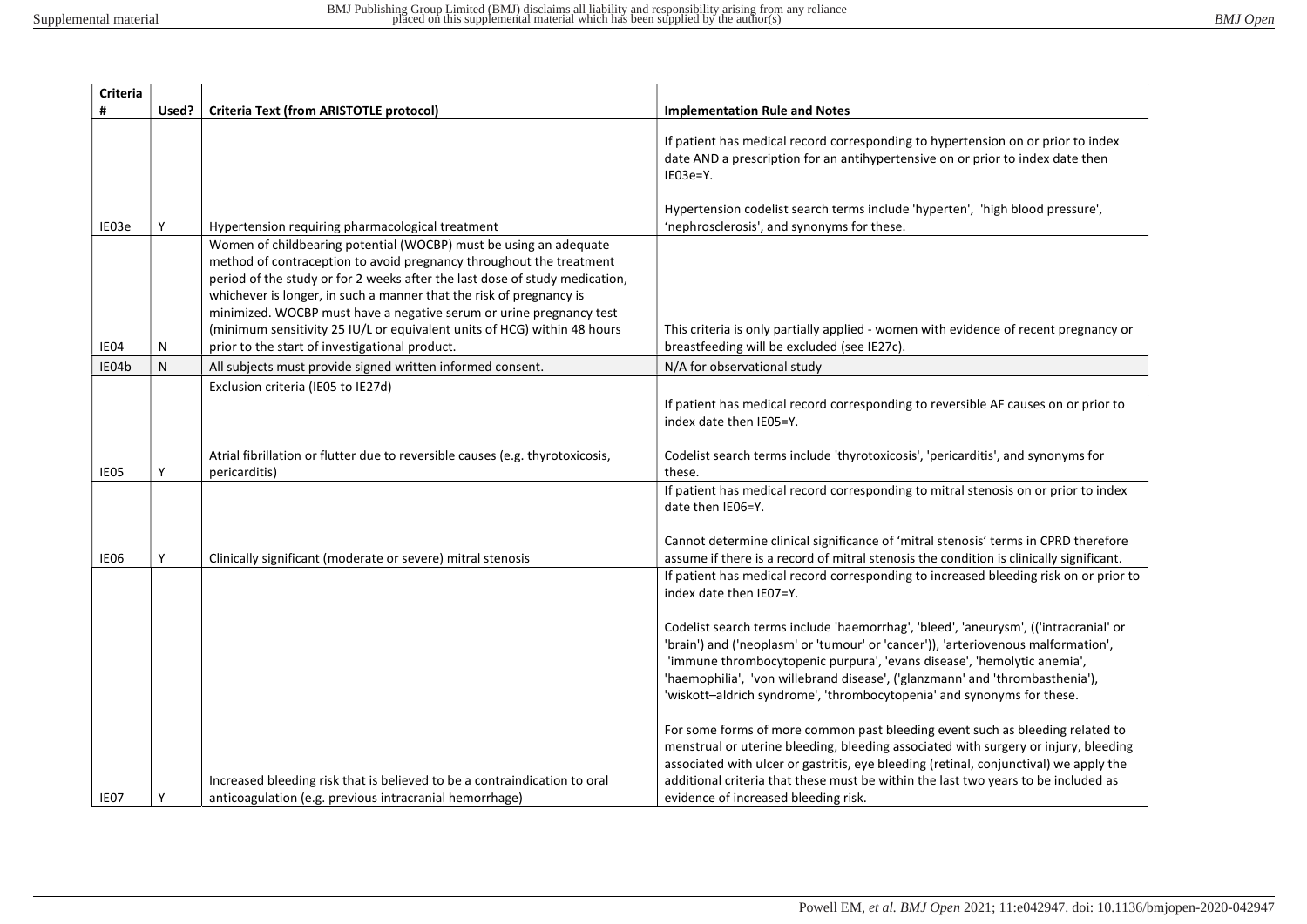| Criteria    |       |                                                                                                   |                                                                                                                       |
|-------------|-------|---------------------------------------------------------------------------------------------------|-----------------------------------------------------------------------------------------------------------------------|
| #           | Used? | Criteria Text (from ARISTOTLE protocol)                                                           | <b>Implementation Rule and Notes</b>                                                                                  |
|             |       |                                                                                                   | If patient has medical record corresponding to a condition other than atrial                                          |
|             |       |                                                                                                   | fibrillation that requires chronic anticoagulation on or prior to index date then                                     |
|             |       |                                                                                                   | $IE08=Y.$                                                                                                             |
|             |       | Conditions other than atrial fibrillation that require chronic anticoagulation                    | Codelist search terms include (('heart' or 'valve') and ('prosth' or 'mechanical')),                                  |
| IE08        | Υ     | (e.g. prosthetic mechanical heart valve)                                                          | 'venous thromb', and synonyms for these.                                                                              |
|             |       |                                                                                                   | If patient has at least 2 blood pressure readings over the limit (systolic BP > 180 mm                                |
|             |       |                                                                                                   | Hg, or diastolic BP $>$ 100 mm Hg) in the 6 months prior to the index date                                            |
|             |       |                                                                                                   | OR.                                                                                                                   |
|             |       |                                                                                                   | the patient has a medical record (within 180 days prior to index date) indicating                                     |
|             |       |                                                                                                   | uncontrolled hypertension then IE09=Y                                                                                 |
|             |       |                                                                                                   |                                                                                                                       |
|             |       |                                                                                                   | Codelist search terms include 'poor hypertension control', 'hypertensive crisis',                                     |
| IE09        | γ     | Persistent, uncontrolled hypertension (systolic BP > 180 mm Hg, or diastolic<br>$BP > 100$ mm Hg) | 'malignant hypertension', 'severe hypertension', 'hypertension resistant to drug<br>therapy', and synonyms for these. |
|             |       |                                                                                                   | If patient has medical record corresponding to endocarditis on or prior to index                                      |
| <b>IE10</b> | Υ     | Active infective endocarditis                                                                     | date then IE10=Y.                                                                                                     |
| <b>IE11</b> | N     | Planned major surgery                                                                             | $N/A$ – do not look at future events when determining eligibility                                                     |
| <b>IE12</b> | N     | Planned atrial fibrillation or flutter ablation procedure                                         | $N/A$ – do not look at future events when determining eligibility                                                     |
|             |       |                                                                                                   |                                                                                                                       |
| <b>IE13</b> | N     | Use of an unapproved, investigational drug or device within the past 30 days                      | $N/A$ – not appropriate to apply when looking at observational data                                                   |
|             |       |                                                                                                   | If patient has a prescription for aspirin with dose $>$ 165 mg/day and prescription                                   |
|             |       |                                                                                                   | data suggests drug exposure ongoing at index date then IE14=Y.                                                        |
|             |       |                                                                                                   | Note this will not pick up patients taking regular aspirin over the counter (study                                    |
| <b>IE14</b> | Υ     | Required treatment with aspirin > 165 mg/day                                                      | limitation).                                                                                                          |
| <b>IE15</b> | Υ     | Simultaneous treatment with both aspirin and a thienopyridine (e.g.,                              | If both aspirin and thienopyridine ongoing at index date (ie derived exposure covers                                  |
|             |       | clopidogrel, ticlopidine)                                                                         | index date) then IE15=Y.<br>If patient has medical record corresponding to a condition with a low median              |
|             |       |                                                                                                   | survival time then IE16=Y.                                                                                            |
|             |       |                                                                                                   | Codelist search terms include pancreatic, oesophageal, stomach, liver, gallbladder,                                   |
|             |       |                                                                                                   | biliary duct, bladder, lung or brain cancer, multiple myeloma, mesothelioma, CJD,                                     |
| <b>IE16</b> | Υ     | Severe comorbid condition with life expectancy of $\leq 1$ year                                   | and synonyms for these.                                                                                               |
|             |       |                                                                                                   | If patient has medical record corresponding to drug or alcohol abuse or any                                           |
|             |       |                                                                                                   | complications of abuse, conditions involving an impaired mental state (dementia                                       |
|             |       | Active alcohol or drug abuse, or psychosocial reasons that make study                             | including subtypes such as Alzheimer's), severe mental health conditions                                              |
| <b>IE17</b> | ۷     | participation impractical                                                                         | (schizophrenia, psychosis, bipolar) then IE17=Y.                                                                      |
|             |       |                                                                                                   | If patient has medical record corresponding to ischemic stroke within 7 days of                                       |
| <b>IE18</b> |       | Recent ischemic stroke (within 7 days)                                                            | index date (prior) then IE18=Y.                                                                                       |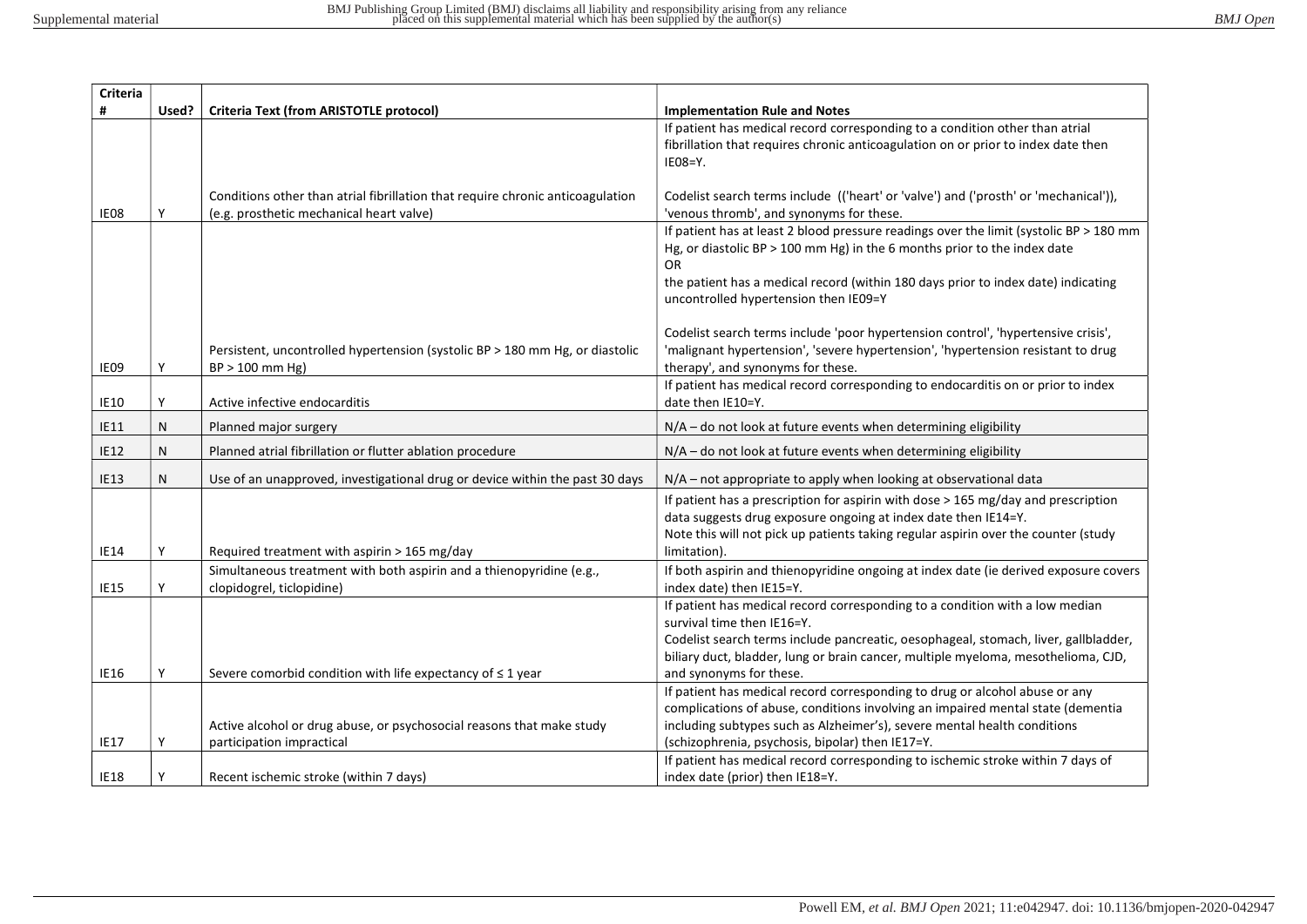| #<br>Used?<br>Criteria Text (from ARISTOTLE protocol)<br><b>Implementation Rule and Notes</b><br>If patient has lab result showing serum creatinine > 2.5 mg/dL or a calculated<br>creatinine clearance < 25 mL/min within 90 days prior to index date<br><b>OR</b><br>a medical record corresponding to severe renal insufficiency (chronic kidney<br>Severe renal insufficiency (serum creatinine > 2.5 mg/dL or a calculated<br>disease stage 4 or 5, dialysis)<br>creatinine clearance < 25 mL/min, See Section 6.3.2.2)<br>then IE19=Y<br><b>IE19</b><br>If patient has lab result showing ALT or AST > 2X ULN or a Total Bilirubin $\geq 1.5X$<br>ALT or AST > 2X ULN or a Total Bilirubin ≥ 1.5X ULN (unless an alternative<br>ULN within 90 days prior to index date (AND no diagnosis of Gilbert's syndrome)<br>then IE20=Y<br><b>IE20</b><br>causative factor [e.g., Gilbert's syndrome] is identified) |  |
|-------------------------------------------------------------------------------------------------------------------------------------------------------------------------------------------------------------------------------------------------------------------------------------------------------------------------------------------------------------------------------------------------------------------------------------------------------------------------------------------------------------------------------------------------------------------------------------------------------------------------------------------------------------------------------------------------------------------------------------------------------------------------------------------------------------------------------------------------------------------------------------------------------------------|--|
|                                                                                                                                                                                                                                                                                                                                                                                                                                                                                                                                                                                                                                                                                                                                                                                                                                                                                                                   |  |
|                                                                                                                                                                                                                                                                                                                                                                                                                                                                                                                                                                                                                                                                                                                                                                                                                                                                                                                   |  |
|                                                                                                                                                                                                                                                                                                                                                                                                                                                                                                                                                                                                                                                                                                                                                                                                                                                                                                                   |  |
|                                                                                                                                                                                                                                                                                                                                                                                                                                                                                                                                                                                                                                                                                                                                                                                                                                                                                                                   |  |
|                                                                                                                                                                                                                                                                                                                                                                                                                                                                                                                                                                                                                                                                                                                                                                                                                                                                                                                   |  |
|                                                                                                                                                                                                                                                                                                                                                                                                                                                                                                                                                                                                                                                                                                                                                                                                                                                                                                                   |  |
|                                                                                                                                                                                                                                                                                                                                                                                                                                                                                                                                                                                                                                                                                                                                                                                                                                                                                                                   |  |
|                                                                                                                                                                                                                                                                                                                                                                                                                                                                                                                                                                                                                                                                                                                                                                                                                                                                                                                   |  |
|                                                                                                                                                                                                                                                                                                                                                                                                                                                                                                                                                                                                                                                                                                                                                                                                                                                                                                                   |  |
|                                                                                                                                                                                                                                                                                                                                                                                                                                                                                                                                                                                                                                                                                                                                                                                                                                                                                                                   |  |
| If patient has lab result showing platelet count ≤ 100,000/ mm3 within 90 days                                                                                                                                                                                                                                                                                                                                                                                                                                                                                                                                                                                                                                                                                                                                                                                                                                    |  |
| prior to index date                                                                                                                                                                                                                                                                                                                                                                                                                                                                                                                                                                                                                                                                                                                                                                                                                                                                                               |  |
| <b>OR</b>                                                                                                                                                                                                                                                                                                                                                                                                                                                                                                                                                                                                                                                                                                                                                                                                                                                                                                         |  |
| a medical record of thrombocytopenia within 90 days prior to index date                                                                                                                                                                                                                                                                                                                                                                                                                                                                                                                                                                                                                                                                                                                                                                                                                                           |  |
| <b>IE21</b><br>Υ<br>Platelet count $\leq 100,000/$ mm3<br>then IE21=Y                                                                                                                                                                                                                                                                                                                                                                                                                                                                                                                                                                                                                                                                                                                                                                                                                                             |  |
|                                                                                                                                                                                                                                                                                                                                                                                                                                                                                                                                                                                                                                                                                                                                                                                                                                                                                                                   |  |
| If patient has lab result showing hemoglobin $\lt 9$ g/dL within 90 days prior to index                                                                                                                                                                                                                                                                                                                                                                                                                                                                                                                                                                                                                                                                                                                                                                                                                           |  |
| <b>IE22</b><br>Hemoglobin < 9 g/dL<br>date then IE22=Y                                                                                                                                                                                                                                                                                                                                                                                                                                                                                                                                                                                                                                                                                                                                                                                                                                                            |  |
|                                                                                                                                                                                                                                                                                                                                                                                                                                                                                                                                                                                                                                                                                                                                                                                                                                                                                                                   |  |
| Patients unlikely to be able to comply with INR monitoring – evidence of drug or<br>alcohol abuse, impaired mental state, severe mental health conditions. All these                                                                                                                                                                                                                                                                                                                                                                                                                                                                                                                                                                                                                                                                                                                                              |  |
| conditions are already excluded by IE17<br><b>IE23</b><br>Inability to comply with INR monitoring<br>N                                                                                                                                                                                                                                                                                                                                                                                                                                                                                                                                                                                                                                                                                                                                                                                                            |  |
|                                                                                                                                                                                                                                                                                                                                                                                                                                                                                                                                                                                                                                                                                                                                                                                                                                                                                                                   |  |
| N/A<br><b>IE24</b><br>N<br>Prior randomization into an apixaban clinical study                                                                                                                                                                                                                                                                                                                                                                                                                                                                                                                                                                                                                                                                                                                                                                                                                                    |  |
| <b>IE25</b><br>Prisoners or subjects who are involuntarily incarcerated<br>N/A<br>N                                                                                                                                                                                                                                                                                                                                                                                                                                                                                                                                                                                                                                                                                                                                                                                                                               |  |
|                                                                                                                                                                                                                                                                                                                                                                                                                                                                                                                                                                                                                                                                                                                                                                                                                                                                                                                   |  |
|                                                                                                                                                                                                                                                                                                                                                                                                                                                                                                                                                                                                                                                                                                                                                                                                                                                                                                                   |  |
| Subjects who are compulsorily detained for treatment of either a psychiatric                                                                                                                                                                                                                                                                                                                                                                                                                                                                                                                                                                                                                                                                                                                                                                                                                                      |  |
| N/A<br><b>IE26</b><br>or physical (e.g., infectious disease) illness<br>N                                                                                                                                                                                                                                                                                                                                                                                                                                                                                                                                                                                                                                                                                                                                                                                                                                         |  |
| Women of child bearing potential (WOCBP) unwilling or unable to use an                                                                                                                                                                                                                                                                                                                                                                                                                                                                                                                                                                                                                                                                                                                                                                                                                                            |  |
| acceptable method to avoid pregnancy:<br>$N/A$ – see IE27c<br>N                                                                                                                                                                                                                                                                                                                                                                                                                                                                                                                                                                                                                                                                                                                                                                                                                                                   |  |
| N/A                                                                                                                                                                                                                                                                                                                                                                                                                                                                                                                                                                                                                                                                                                                                                                                                                                                                                                               |  |
| WOCBP using a prohibited contraceptive method<br>IE27a<br>Ν                                                                                                                                                                                                                                                                                                                                                                                                                                                                                                                                                                                                                                                                                                                                                                                                                                                       |  |